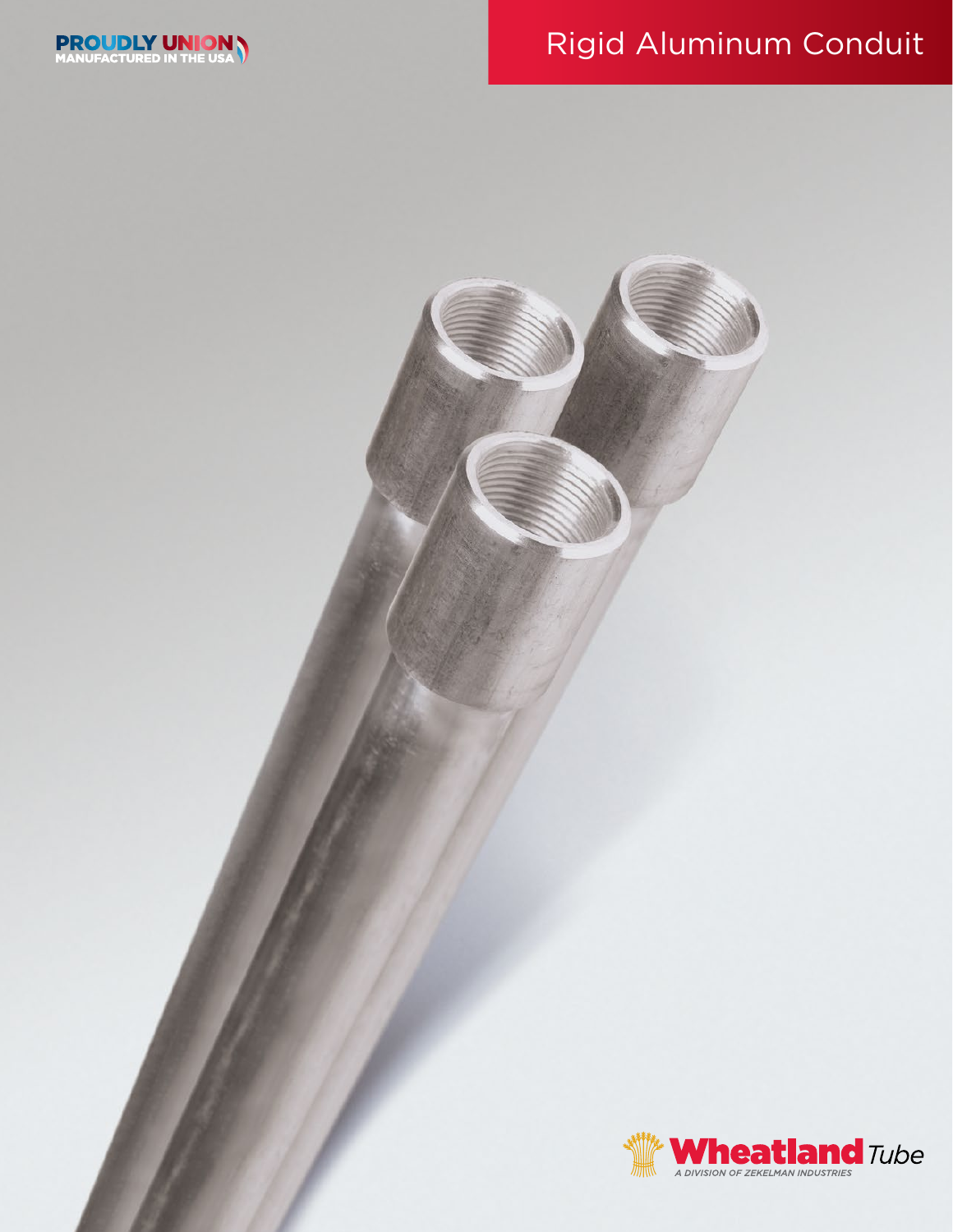# **Rigid Aluminum Conduit:**

# **A light, corrosion-resistant wiring solution**

Rigid aluminum conduit provides lightweight, nonmagnetic wiring solutions for dry, wet, exposed, concealed or hazardous locations that comply with the National Electrical Code® (NEC).

10' lengths

Lightweight, easy to install

Easy to cut and bend on the job

> Conduit threaded on both ends

Coupling supplied on one end, color-coded thread protector on other end

Excellent corrosionresistant properties

> Nonsparking and nonmagnetic

Contains recycled aluminum

Recyclable

Long life

#### **Designed for Quality and Efficiency**

At Wheatland Tube, we leverage our experience and the latest technologies to meet your quality, time and budget requirements. We offer rigid aluminum conduit from 6063 aluminum alloy, T-1 temper — a "marine grade" alloy that ensures strength and corrosion resistance. The lightweight design allows for easy installation, saving you time and money.

#### **Green and Sustainable**

Rigid aluminum conduit contains recycled aluminum and provides decades of reliable service. Conductors can be easily removed and new conductors inserted. Additional circuits may be added in the same conduit, as permitted by the code. Rigid aluminum conduit can be almost totally recycled at the end of its life.

#### **Wheatland also offers a full line of EC&N products.** Visit wheatland.com to learn more!





#### **Tested and Certified for Safety**

Our rigid aluminum conduit is UL® Listed to UL 6A. It is manufactured in accordance with ANSI® C80.5. The pitch of aluminum conduit threads conforms to the American National Standard for Pipe Threads, General Purpose (Inch), ANSI / ASME B1.20.1. The taper of threads is ¾ inch per foot (1 in 16). Rigid aluminum conduit offers good mechanical protection. It naturally resists most corrosive atmospheres and industrial environments, so extra coatings may not be required.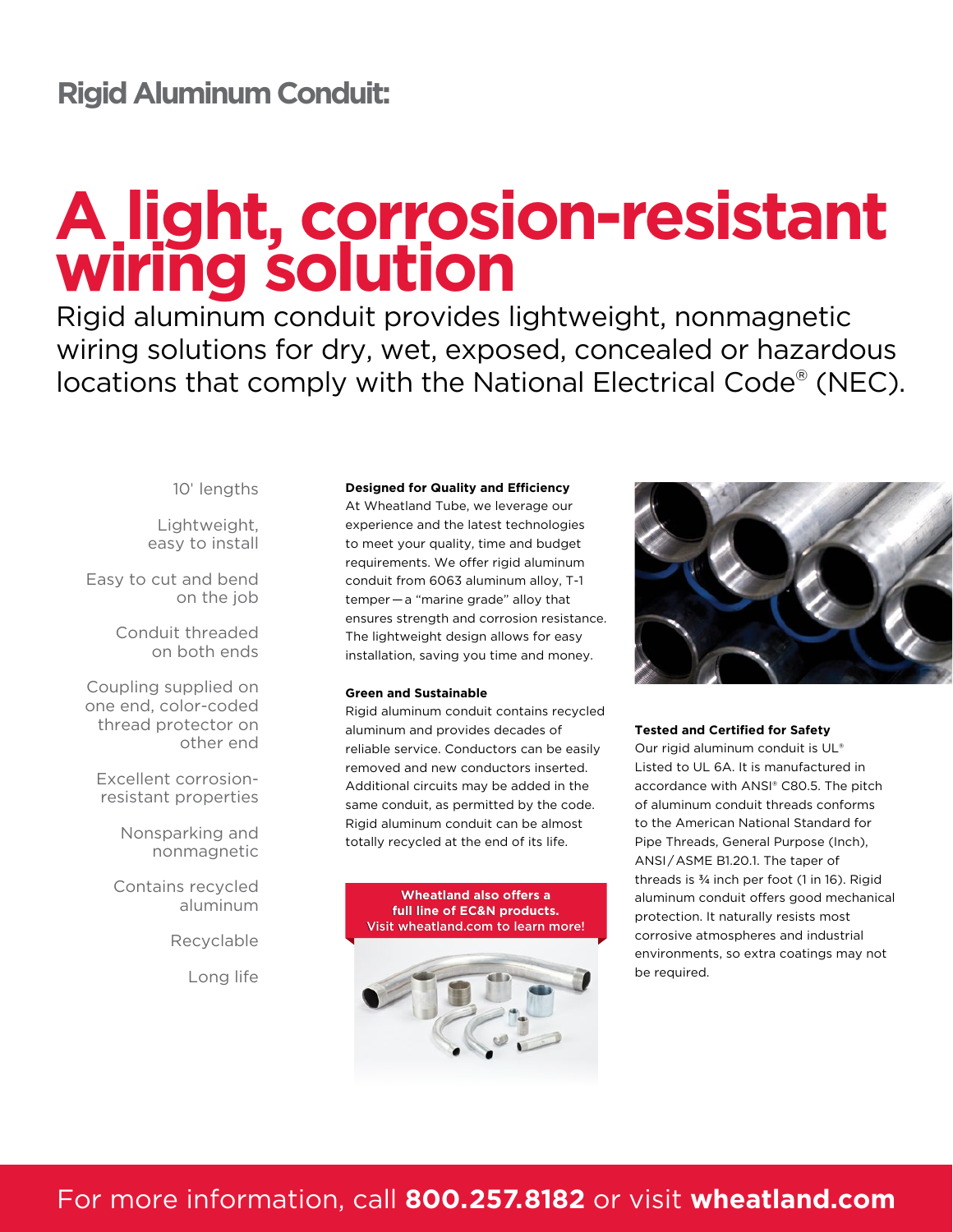| <b>TRADE</b><br><b>SIZE</b> | <b>METRIC</b><br><b>DESIGNATOR</b> | THREADS/<br><b>INCH</b> | <b>ACCEPTABLE LENGTH*</b><br>OF FINISHED CONDUIT<br><b>WITHOUT COUPLING</b> |                   |            | <b>WEIGHT</b><br>OF 10 UNIT LENGTHS<br><b>WITH COUPLINGS</b> |        | <b>NOMINAL</b><br><b>OUTSIDE</b><br><b>DIAMETER**</b> |        | <b>NOMINAL</b><br><b>INSIDE</b><br><b>DIAMETER***</b> |        | <b>NOMINAL</b><br><b>WALL</b><br><b>THICKNESS***</b> |      |
|-----------------------------|------------------------------------|-------------------------|-----------------------------------------------------------------------------|-------------------|------------|--------------------------------------------------------------|--------|-------------------------------------------------------|--------|-------------------------------------------------------|--------|------------------------------------------------------|------|
|                             |                                    |                         | ft.                                                                         | $+/-$ .25 in.     | $+/- 6$ mm | Ibs.                                                         | kg     | in.                                                   | mm     | in.                                                   | mm     | in.                                                  | mm   |
| $\frac{1}{2}$               | 16                                 | 14                      | 9                                                                           | $11\frac{1}{4}$   | 3030       | 28.1                                                         | 12.75  | 0.840                                                 | 21.34  | 0.632                                                 | 16.05  | 0.104                                                | 2.64 |
| $\frac{3}{4}$               | 21                                 | 14                      | 9                                                                           | $11\frac{1}{4}$   | 3030       | 37.4                                                         | 16.96  | 1.050                                                 | 26.67  | 0.836                                                 | 21.23  | 0.107                                                | 2.72 |
| -1                          | 27                                 | $11\frac{1}{2}$         | 9                                                                           | 11                | 3025       | 54.5                                                         | 24.72  | 1.315                                                 | 33.40  | 1.063                                                 | 27.00  | 0.126                                                | 3.20 |
| $1\frac{1}{4}$              | 35                                 | $11\frac{1}{2}$         | 9                                                                           | 11                | 3025       | 71.6                                                         | 32.48  | 1.660                                                 | 42.16  | 1.394                                                 | 35.41  | 0.133                                                | 3.38 |
| $1\frac{1}{2}$              | 41                                 | $11\frac{1}{2}$         | 9                                                                           | 11                | 3025       | 88.7                                                         | 40.23  | 1.900                                                 | 48.26  | 1.624                                                 | 41.25  | 0.138                                                | 3.51 |
| $\overline{2}$              | 53                                 | $11\frac{1}{2}$         | 9                                                                           | 11                | 3025       | 118.5                                                        | 53.75  | 2.375                                                 | 60.33  | 2.083                                                 | 52.91  | 0.146                                                | 3.71 |
| $2\frac{1}{2}$              | 63                                 | 8                       | 9                                                                           | $10\frac{1}{2}$   | 3010       | 187.5                                                        | 85.05  | 2.875                                                 | 73.03  | 2.489                                                 | 63.22  | 0.193                                                | 4.90 |
| 3                           | 78                                 | 8                       | 9                                                                           | $10\frac{1}{2}$   | 3010       | 246.3                                                        | 111.72 | 3.500                                                 | 88.90  | 3.090                                                 | 78.49  | 0.205                                                | 5.21 |
| 3½                          | 91                                 | 8                       | 9                                                                           | $10\,\frac{1}{4}$ | 3005       | 295.6                                                        | 134.08 | 4.000                                                 | 101.60 | 3.570                                                 | 90.68  | 0.215                                                | 5.46 |
| 4                           | 103                                | 8                       | 9                                                                           | $10\frac{1}{4}$   | 3005       | 350.2                                                        | 158.85 | 4.500                                                 | 114.30 | 4.050                                                 | 102.87 | 0.225                                                | 5.72 |
| 5                           | 129                                | 8                       | 9                                                                           | 10                | 2995       | 478.9                                                        | 217.23 | 5.563                                                 | 141.30 | 5.073                                                 | 128.85 | 0.245                                                | 6.22 |
| 6                           | 155                                | 8                       | 9                                                                           | 10 <sup>°</sup>   | 2995       | 630.4                                                        | 285.95 | 6.625                                                 | 168.28 | 6.093                                                 | 154.76 | 0.266                                                | 6.76 |

## **RIGID ALUMINUM CONDUIT WEIGHTS AND DIMENSIONS**

\* Rigid aluminum conduit is manufactured to produce a 10' (3.05 m) length of conduit when a standard coupling is attached.<br>\*\* Applicable tolerances: Outside diameter ½-1½: ± 0.015" (16-41: ± 0.38 mm), 2-6: (53-155) ± 1%".<br>

## **RIGID ALUMINUM CONDUIT PACKAGING**

**THREAD** 

| <b>TRADE</b><br><b>SIZE</b> | <b>METRIC</b><br><b>DESIGNATOR</b> | <b>IHREAD</b><br><b>PROTECTOR</b><br><b>COLOR</b> |                          | QUANTITY/<br><b>BUNDLE</b> |                          | QUANTITY/LIFT            |      |     | WEIGHT/LIFT |     | <b>VOLUME/LIFT</b> |      |
|-----------------------------|------------------------------------|---------------------------------------------------|--------------------------|----------------------------|--------------------------|--------------------------|------|-----|-------------|-----|--------------------|------|
|                             |                                    |                                                   | ft.                      | m                          | <b>Pieces</b>            | <b>Bundles</b>           | ft.  | m   | Ibs.        | kg  | cu. ft.            | cu.m |
| $\frac{1}{2}$               | 16                                 | <b>Black</b>                                      | 100                      | 30.5                       | $\overline{\phantom{m}}$ | 25                       | 2500 | 762 | 703         | 319 | 18.7               | 0.53 |
| $^{3}/_{4}$                 | 21                                 | Red                                               | 100                      | 30.5                       | $\overline{\phantom{m}}$ | 25                       | 2500 | 762 | 935         | 424 | 27.1               | 0.77 |
| 1                           | 27                                 | Blue                                              | 100                      | 30.5                       | $\qquad \qquad -$        | 20                       | 2000 | 610 | 1090        | 494 | 31.3               | 0.88 |
| $1\frac{1}{4}$              | 35                                 | Red                                               |                          | —                          | 100                      | $\overline{\phantom{m}}$ | 1000 | 305 | 716         | 325 | 27.5               | 0.78 |
| $1\frac{1}{2}$              | 41                                 | <b>Black</b>                                      |                          |                            | 100                      | $\overline{\phantom{m}}$ | 1000 | 305 | 887         | 402 | 34.3               | 0.97 |
| $\overline{2}$              | 53                                 | Blue                                              |                          | —                          | 45                       | $\overline{\phantom{m}}$ | 450  | 137 | 533         | 242 | 26.4               | 0.75 |
| $2\frac{1}{2}$              | 63                                 | <b>Black</b>                                      |                          | $\overline{\phantom{0}}$   | 30                       | $\overline{\phantom{m}}$ | 300  | 91  | 563         | 255 | 22.9               | 0.65 |
| 3                           | 78                                 | Blue                                              | $\overline{\phantom{0}}$ | $\overline{\phantom{0}}$   | 20                       | $\overline{\phantom{m}}$ | 200  | 61  | 493         | 223 | 22.9               | 0.65 |
| 3½                          | 91                                 | <b>Black</b>                                      |                          | $\overline{\phantom{0}}$   | 20                       | $\qquad \qquad -$        | 200  | 61  | 591         | 268 | 27.5               | 0.78 |
| $\overline{\mathbf{4}}$     | 103                                | <b>Blue</b>                                       |                          |                            | 20                       | $\qquad \qquad -$        | 200  | 61  | 700         | 318 | 35.4               | 1.00 |
| 5                           | 129                                | Blue                                              |                          |                            | 8                        | $\overline{\phantom{m}}$ | 80   | 24  | 383         | 174 | 24.4               | 0.69 |
| 6                           | 155                                | Blue                                              |                          |                            | 6                        | $\overline{\phantom{m}}$ | 60   | 18  | 378         | 172 | 26.7               | 0.76 |

 *A formal industry packaging standard for aluminum conduit does not exist.*